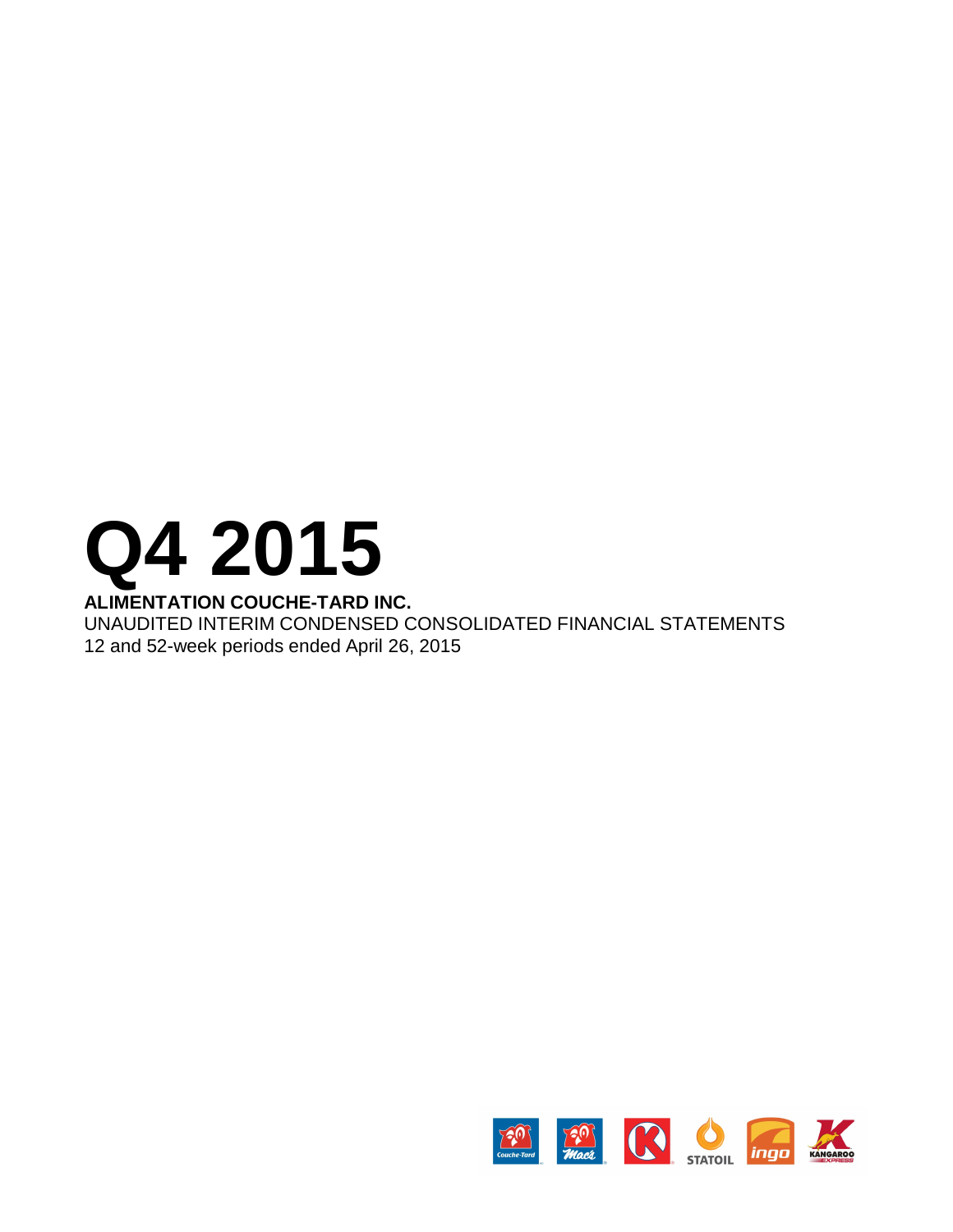# **CONSOLIDATED STATEMENTS OF EARNINGS**

(in millions of US dollars, except per share amounts, unaudited)

|                                                              | 12 weeks  |           | 52 weeks  |           |
|--------------------------------------------------------------|-----------|-----------|-----------|-----------|
| For the periods ended                                        | April 26, | April 27, | April 26, | April 27, |
|                                                              | 2015      | 2014      | 2015      | 2014      |
|                                                              | \$        | \$        | \$        | \$        |
| <b>Revenues</b>                                              | 7,285.5   | 8,954.1   | 34,529.9  | 37,962.1  |
| Cost of sales                                                | 6,114.2   | 7,837.3   | 29,261.9  | 32,974.0  |
| <b>Gross profit</b>                                          | 1,171.3   | 1,116.8   | 5,268.0   | 4,988.1   |
| Operating, selling, administrative and general expenses      | 833.8     | 820.7     | 3,376.9   | 3,419.9   |
| Restructuring and integration costs (Note 5)                 | 22.2      |           | 30.3      |           |
| Loss on disposal of aviation fuel business (Note 4)          | 0.6       |           | 11.0      |           |
| Negative goodwill (Note 3)                                   | (0.1)     | (0.2)     | (1.2)     | (48.4)    |
| Curtailment gain on defined benefits pension plans           |           |           |           |           |
| obligation (Note 4)                                          |           |           | (2.6)     | (0.9)     |
| Depreciation, amortization and impairment of property and    |           |           |           |           |
| equipment, intangibles and other assets                      | 128.6     | 142.0     | 530.4     | 583.2     |
|                                                              | 985.1     | 962.5     | 3,944.8   | 3,953.8   |
| <b>Operating income</b>                                      | 186.2     | 154.3     | 1,323.2   | 1,034.3   |
|                                                              |           |           |           |           |
| Share of earnings of joint ventures and associated companies |           |           |           |           |
| accounted for using the equity method                        | 4.4       | 3.9       | 21.9      | 22.7      |
|                                                              |           |           |           |           |
| Financial expenses                                           | 21.9      | 20.7      | 91.8      | 111.4     |
| Financial revenues                                           | (2.8)     | (2.5)     | (9.1)     | (10.9)    |
| Foreign exchange (gain) loss                                 | (3.5)     | 8.7       | 22.7      | 10.1      |
| <b>Net financial expenses</b>                                | 15.6      | 26.9      | 105.4     | 110.6     |
| Earnings before income taxes                                 | 175.0     | 131.3     | 1,239.7   | 946.4     |
| Income taxes                                                 | 45.5      | (13.8)    | 306.2     | 134.2     |
| <b>Net earnings</b>                                          | 129.5     | 145.1     | 933.5     | 812.2     |
|                                                              |           |           |           |           |
| Net earnings attributable to:                                |           |           |           |           |
| Shareholders of the Corporation                              | 129.4     | 144.8     | 932.8     | 811.2     |
| Non-controlling interest                                     | 0.1       | 0.3       | 0.7       | 1.0       |
| <b>Net earnings</b>                                          | 129.5     | 145.1     | 933.5     | 812.2     |
| Net earnings per share (Note 7)                              |           |           |           |           |
| <b>Basic</b>                                                 | 0.23      | 0.26      | 1.65      | 1.44      |
| <b>Diluted</b>                                               | 0.23      | 0.25      | 1.64      | 1.43      |
| Weighted average number of shares - basic (in thousands)     | 566,604   | 565,720   | 566,013   | 564,511   |
| Weighted average number of shares - diluted (in thousands)   | 568,989   | 568,478   | 568,711   | 568,140   |
| Number of shares outstanding at end of period (in thousands) | 567,364   | 565,748   | 567,364   | 565,748   |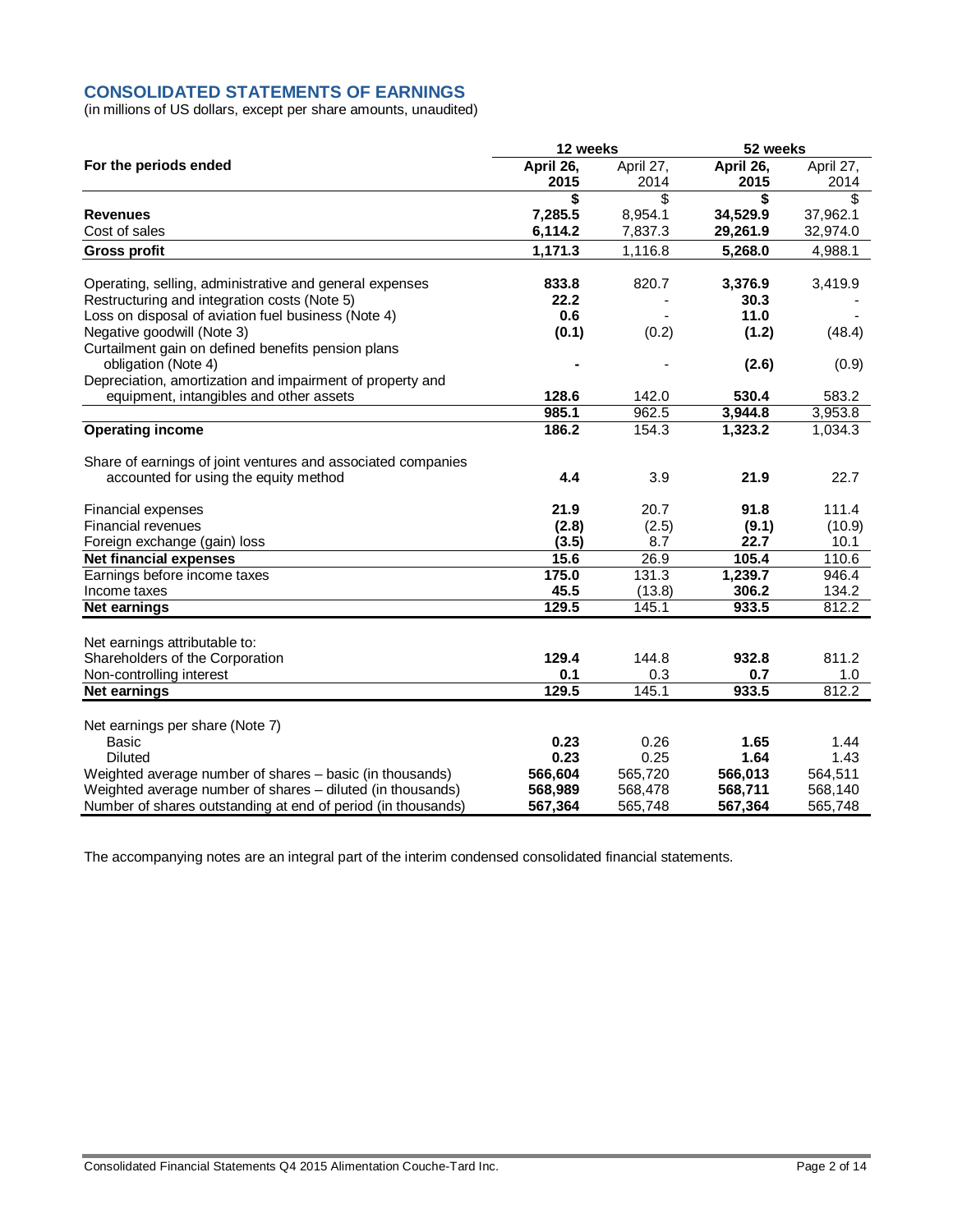# **CONSOLIDATED STATEMENTS OF COMPREHENSIVE INCOME**

(in millions of US dollars, unaudited)

|                                                              |           | 12 weeks  |           | 52 weeks  |  |
|--------------------------------------------------------------|-----------|-----------|-----------|-----------|--|
| For the periods ended                                        | April 26, | April 27, | April 26, | April 27, |  |
|                                                              | 2015      | 2014      | 2015      | 2014      |  |
|                                                              | \$        | \$        | \$        | \$        |  |
| <b>Net earnings</b>                                          | 129.5     | 145.1     | 933.5     | 812.2     |  |
| Other comprehensive income                                   |           |           |           |           |  |
| Items that may be reclassified subsequently to earnings      |           |           |           |           |  |
| <b>Translation adjustments</b>                               |           |           |           |           |  |
| Changes in cumulative translation adjustments <sup>(1)</sup> | (189.5)   | 99.5      | (803.4)   | 42.4      |  |
| Cumulative translation adjustments reclassified to           |           |           |           |           |  |
| earnings (Note 4)                                            |           |           | 1.9       |           |  |
| Change in fair value of cross-currency interest rate swaps   |           |           |           |           |  |
| designated as a hedge of the Corporation's net investment    |           |           |           |           |  |
| in its US operations                                         | 1.1       | 9.3       | (99.3)    | (45.7)    |  |
| Net interest on cross-currency interest rate swaps           |           |           |           |           |  |
| designated as a hedge of the Corporation's net investment    |           |           |           |           |  |
| in its US operations <sup>(2)</sup>                          | (0.2)     | 0.6       |           | 2.6       |  |
| Cash flow hedges                                             |           |           |           |           |  |
| Change in fair value of financial instruments <sup>(3)</sup> | (0.5)     | 3.0       | 16.4      | 9.7       |  |
| Gain realized on financial instruments reclassified to       |           |           |           |           |  |
| earnings <sup>(4)</sup>                                      | (1.3)     | (2.5)     | (14.3)    | (8.0)     |  |
| Items that will never be reclassified to earnings            |           |           |           |           |  |
| Net actuarial gain (loss) <sup>(5)</sup>                     | 8.3       | (2.7)     | (26.8)    | 0.1       |  |
| Other comprehensive (loss) income                            | (182.1)   | 107.2     | (925.5)   | 1.1       |  |
| <b>Comprehensive income</b>                                  | (52.6)    | 252.3     | 8.0       | 813.3     |  |
|                                                              |           |           |           |           |  |
| Comprehensive (loss) income attributable to:                 |           |           |           |           |  |
| Shareholders of the Corporation                              | (52.7)    | 252.0     | 7.3       | 812.3     |  |
| Non-controlling interest                                     | 0.1       | 0.3       | 0.7       | 1.0       |  |
| <b>Comprehensive (loss) income</b>                           | (52.6)    | 252.3     | 8.0       | 813.3     |  |

(1) For the 12 and 52-week periods ended April 26, 2015, these amounts include a gain of \$61.6 and a loss of \$13.3, respectively (net of income taxes of \$9.6 and \$2.1, respectively) arising from the translation of the US dollar denominated long-term debt designated as a foreign exchange hedge of the Corporation's net investment in its US operations (Note 2).

(2) For the 12 week period ended April 26, 2015, this amount is net of income taxes of \$0.1. For the 12 and 52-week periods ended April 27, 2014, these amounts are net of income taxes of \$0.2 and \$0.9, respectively.

(3) For the 12 and 52-week periods ended April 26, 2015, these amounts are net of income taxes of \$0.3 and \$5.7, respectively . For the 12 and 52-week periods ended April 27, 2014, these amounts are net of income taxes of \$1.1 and \$3.5, respectively.

(4) For the 12 and 52-week periods ended April 26, 2015, these amounts are net of income taxes of \$0.3 and \$5.2, respectively. For the 12 and 52-week periods ended April 27, 2014, these amounts are net of income taxes of \$0.9 and \$2.9, respectively.

(5) For the 12 and 52-week periods ended April 26, 2015, these amounts are net of income taxes of \$3.5 and \$9.9, respectively. For the 12 and 52-week periods ended April 27, 2014, these amounts are net of income taxes of \$0.9 and \$0.2, respectively.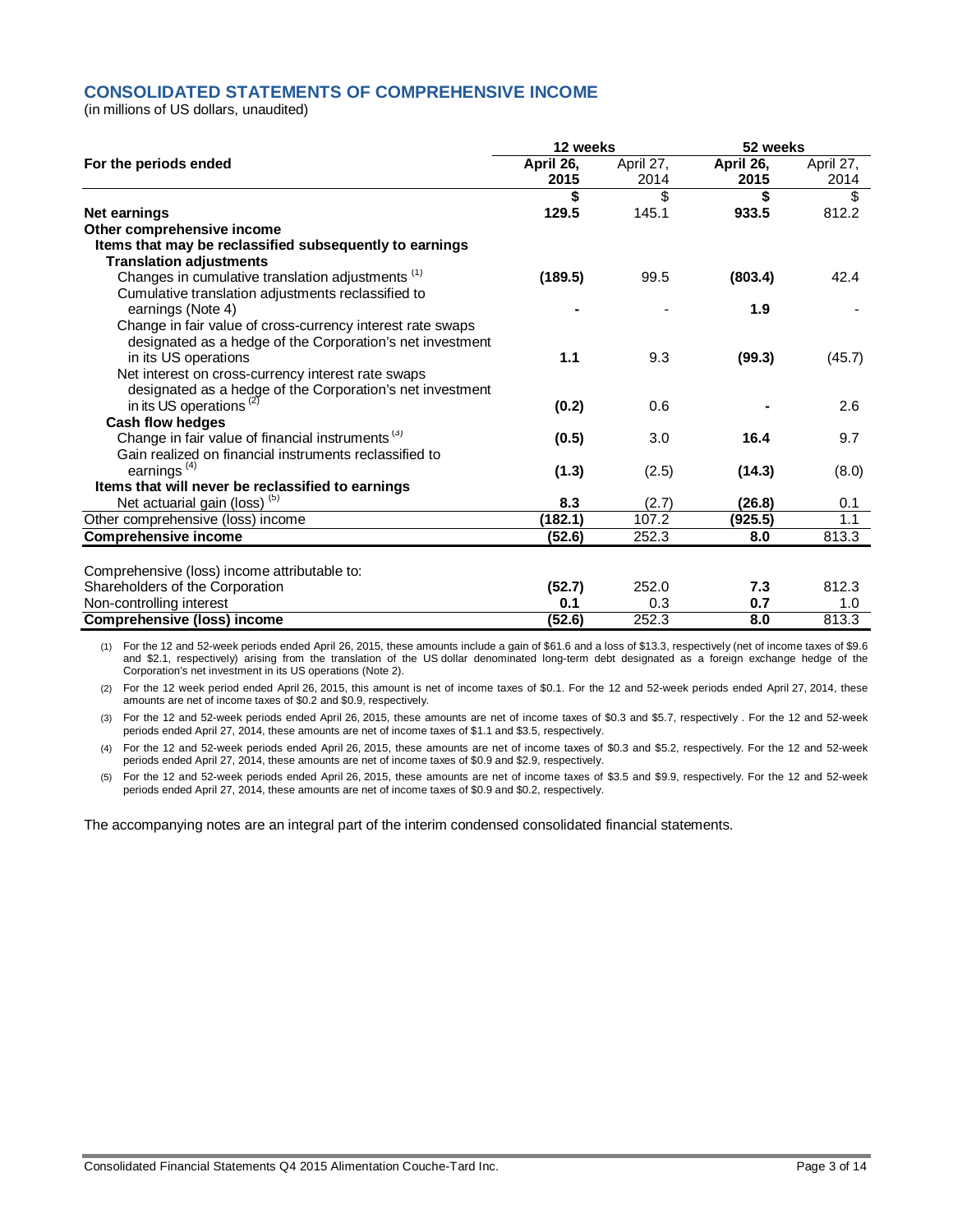# **CONSOLIDATED STATEMENTS OF CHANGES IN EQUITY**

(in millions of US dollars, unaudited)

# **For the 52-week period ended April 26, 2015**

|                                          |                  |                               | Attributable to the shareholders of the Corporation |                                                                           |              |                                 |                 |  |
|------------------------------------------|------------------|-------------------------------|-----------------------------------------------------|---------------------------------------------------------------------------|--------------|---------------------------------|-----------------|--|
|                                          | Capital<br>stock | <b>Contributed</b><br>surplus | <b>Retained</b><br>earnings                         | <b>Accumulated</b><br>other<br>comprehensive<br>income (loss)<br>(Note 8) | <b>Total</b> | Non-<br>controlling<br>interest | Total<br>equity |  |
|                                          | \$               | \$                            | \$                                                  | \$                                                                        | \$           | \$                              |                 |  |
| Balance, beginning of period             | 686.5            | 11.6                          | 3,077.4                                             | 186.9                                                                     | 3,962.4      | 14.2                            | 3,976.6         |  |
| Comprehensive income:                    |                  |                               |                                                     |                                                                           |              |                                 |                 |  |
| Net earnings                             |                  |                               | 932.8                                               |                                                                           | 932.8        | 0.7                             | 933.5           |  |
| Other comprehensive loss                 |                  |                               |                                                     | (925.5)                                                                   | (925.5)      |                                 | (925.5)         |  |
| Comprehensive income                     |                  |                               |                                                     |                                                                           | 7.3          | 0.7                             | 8.0             |  |
| Reduction of non-controlling<br>interest |                  |                               |                                                     |                                                                           |              | (0.6)                           | (0.6)           |  |
| Dividends declared                       |                  |                               | (86.9)                                              |                                                                           | (86.9)       | (0.4)                           | (87.3)          |  |
| Stock option-based compensation          |                  |                               |                                                     |                                                                           |              |                                 |                 |  |
| expense                                  |                  | 6.0                           |                                                     |                                                                           | 6.0          |                                 | 6.0             |  |
| Initial fair value of stock options      |                  |                               |                                                     |                                                                           |              |                                 |                 |  |
| exercised                                | 6.9              | (6.9)                         |                                                     |                                                                           |              |                                 |                 |  |
| Cash received upon exercise of           |                  |                               |                                                     |                                                                           |              |                                 |                 |  |
| stock options                            | 3.8              |                               |                                                     |                                                                           | 3.8          |                                 | 3.8             |  |
| Balance, end of period                   | 697.2            | 10.7                          | 3,923.3                                             | (738.6)                                                                   | 3,892.6      | 13.9                            | 3,906.5         |  |

## For the 52-week period ended April 27, 2014

|                                      | Attributable to the shareholders of the Corporation |             |          |                 |         |             |         |
|--------------------------------------|-----------------------------------------------------|-------------|----------|-----------------|---------|-------------|---------|
|                                      |                                                     |             |          | Accumulated     |         |             |         |
|                                      |                                                     |             |          | other           |         | Non-        |         |
|                                      | Capital                                             | Contributed | Retained | comprehensive   |         | controlling | Total   |
|                                      | stock                                               | surplus     | earnings | income (Note 8) | Total   | interest    | equity  |
|                                      | \$                                                  | \$          | \$       | \$              | \$      | \$          | \$      |
| Balance, beginning of period         | 670.4                                               | 16.5        | 2,344.0  | 185.8           | 3,216.7 |             | 3,216.7 |
| Comprehensive income:                |                                                     |             |          |                 |         |             |         |
| Net earnings                         |                                                     |             | 811.2    |                 | 811.2   | 1.0         | 812.2   |
| Other comprehensive income           |                                                     |             |          | 1.1             | 1.1     |             | 1.1     |
| Comprehensive income                 |                                                     |             |          |                 | 812.3   | 1.0         | 813.3   |
| Dividends declared                   |                                                     |             | (64.6)   |                 | (64.6)  |             | (64.6)  |
| Addition to non-controlling interest |                                                     |             |          |                 |         | 13.2        | 13.2    |
| Redemption liability                 |                                                     |             | (13.2)   |                 | (13.2)  |             | (13.2)  |
| Stock option-based compensation      |                                                     |             |          |                 |         |             |         |
| expense                              |                                                     | 1.8         |          |                 | 1.8     |             | 1.8     |
| Initial fair value of stock options  |                                                     |             |          |                 |         |             |         |
| exercised                            | 6.7                                                 | (6.7)       |          |                 |         |             |         |
| Cash received upon exercise of       |                                                     |             |          |                 |         |             |         |
| stock options                        | 9.4                                                 |             |          |                 | 9.4     |             | 9.4     |
| Balance, end of period               | 686.5                                               | 11.6        | 3,077.4  | 186.9           | 3,962.4 | 14.2        | 3,976.6 |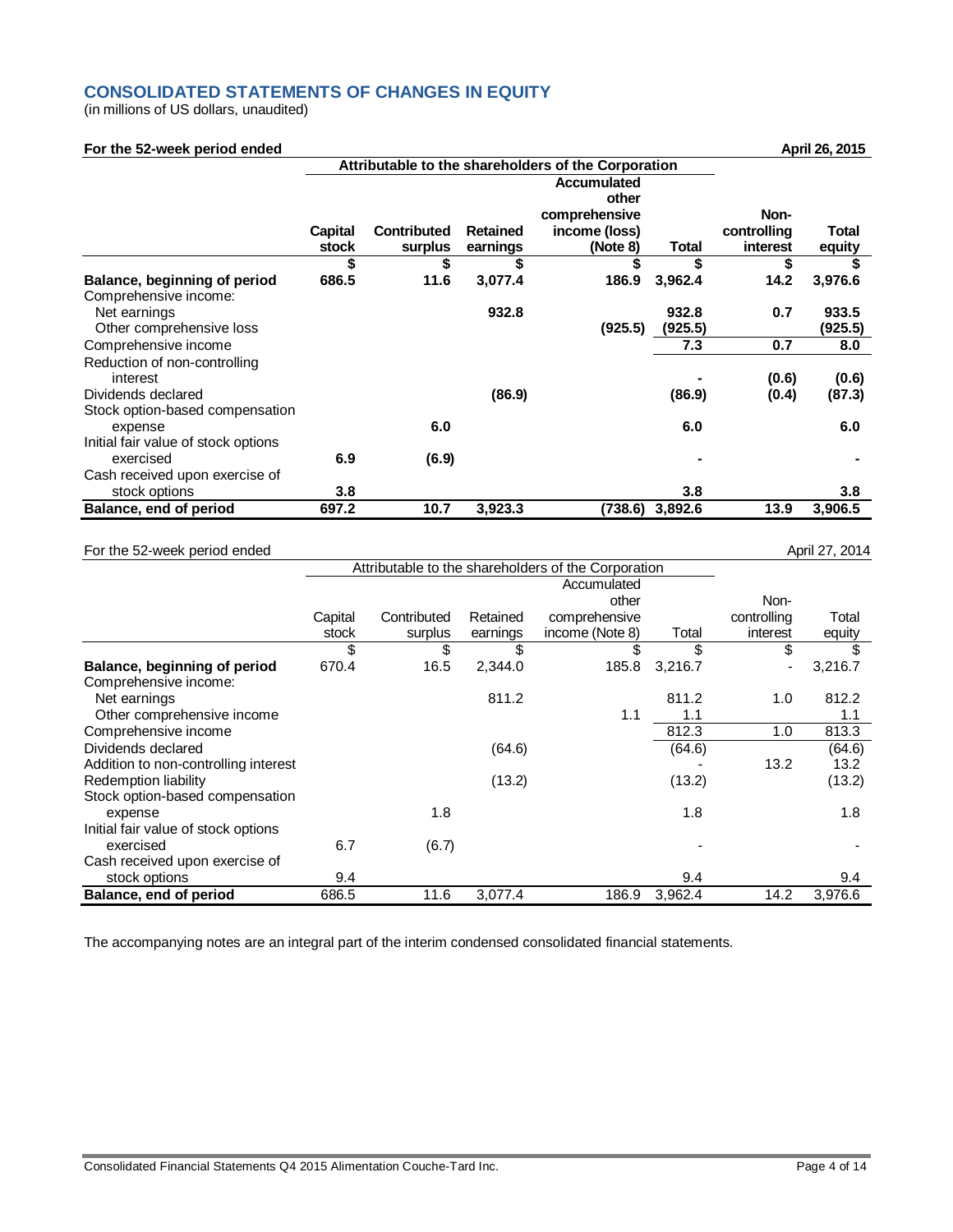# **CONSOLIDATED STATEMENTS OF CASH FLOWS**

(in millions of US dollars, unaudited)

|                                                                          | 12 weeks  |                | 52 weeks   |           |
|--------------------------------------------------------------------------|-----------|----------------|------------|-----------|
| For the periods ended                                                    | April 26, | April 27,      | April 26,  | April 27, |
|                                                                          | 2015      | 2014           | 2015       | 2014      |
|                                                                          | \$        | \$             | \$         | \$        |
| <b>Operating activities</b>                                              |           |                |            |           |
| Net earnings                                                             | 129.5     | 145.1          | 933.5      | 812.2     |
| Adjustments to reconcile net earnings to net cash provided by operating  |           |                |            |           |
| activities                                                               |           |                |            |           |
| Depreciation, amortization and impairment of property and                |           |                |            |           |
| equipment, intangible and other assets, net of amortization of           |           |                |            |           |
| deferred credits                                                         | 101.0     | 135.1          | 454.5      | 553.9     |
| Share of earnings of joint ventures and associated companies             |           |                |            |           |
| accounted for using the equity method, net of dividends received         | 13.3      | (2.0)          | 7.4        | 9.8       |
| Loss (gain) on disposal of property and equipment and other assets       | 3.4       | 3.9            | (1.5)      | 7.6       |
| Deferred income taxes                                                    | (6.7)     | 2.6            | (72.5)     | (60.9)    |
| Deferred credits                                                         | 5.8       | 2.1            | 17.1       | 11.4      |
| Loss on disposal of the aviation fuel business (Note 4)                  | 0.6       | $\blacksquare$ | 11.0       |           |
| Negative goodwill (Note 3)                                               | (0.1)     | (0.2)          | (1.2)      | (48.4)    |
| Curtailment gain on defined benefits pension plans obligation (Note 4)   |           |                | (2.6)      | (0.9)     |
| Other                                                                    | 12.8      | (0.9)          | 17.2       | 30.0      |
| Changes in non-cash working capital                                      | 212.0     | 38.3           | 351.6      | 114.6     |
| Net cash provided by operating activities                                | 471.6     | 324.0          | 1,714.5    | 1,429.3   |
|                                                                          |           |                |            |           |
| <b>Investing activities</b>                                              |           |                |            |           |
| Business acquisitions (Note 3)                                           | (766.4)   | (1.4)          | (929.4)    | (159.6)   |
| Purchase of property and equipment, intangible assets and other assets   | (259.0)   | (186.6)        | (634.5)    | (529.4)   |
| Proceeds from disposal of property and equipment and other assets        | 8.2       | 10.9           | 71.6       | 70.4      |
| Restricted cash                                                          | (0.8)     | (0.3)          | (1.1)      | 20.6      |
| Proceeds from disposal of aviation fuel business (Note 4)                |           |                | 94.6       |           |
| Net cash used in investing activities                                    | (1,018.0) | (177.4)        | (1, 398.8) | (598.0)   |
|                                                                          |           |                |            |           |
|                                                                          |           |                |            |           |
| <b>Financing activities</b>                                              |           |                |            |           |
| Net increase in US dollar denominated term revolving unsecured operating |           |                |            |           |
| credit                                                                   | 1,248.7   | 100.0          | 1,043.7    | 448.0     |
| Repayment of debt assumed on business acquisition                        | (529.1)   |                | (529.1)    |           |
| Repayment under the unsecured non-revolving acquisition credit           |           |                |            |           |
| facility                                                                 |           | (280.0)        | (555.0)    | (1,648.0) |
| Issuance of Canadian dollar denominated senior unsecured notes, net of   |           |                |            |           |
| financing costs                                                          |           |                |            | 285.6     |
| Net decrease in other debt                                               | (4, 5)    | (3.9)          | (18.0)     | (16.7)    |
| Cash dividends paid                                                      | (20.4)    | (17.4)         | (86.9)     | (64.6)    |
| Issuance of shares upon exercise of stock-options                        | 3.8       |                | 3.8        | 9.4       |
| Net cash provided by (used in) financing activities                      | 698.5     | (201.3)        | (141.5)    | (986.3)   |
| Effect of exchange rate fluctuations on cash and cash equivalents        | (54.3)    | 19.1           | (107.7)    | 6.0       |
| Net increase (decrease) in cash and cash equivalents                     | 97.8      | (35.6)         | 66.5       | (149.0)   |
| Cash, cash equivalents and bank overdraft, beginning of period           | 478.0     | 544.9          | 509.3      | 658.3     |
| Cash, cash equivalents and bank overdraft, end of period                 | 575.8     | 509.3          | 575.8      | 509.3     |
| Bank overdraft, end of period <sup>(1)</sup>                             |           |                |            | 1.8       |
| Cash and cash equivalents, end of period                                 |           |                | 575.8      | 511.1     |
|                                                                          |           |                |            |           |
|                                                                          |           |                |            |           |
| <b>Supplemental information:</b>                                         |           |                |            |           |
| Interest paid                                                            | 14.4      | 14.1           | 62.7       | 78.5      |
| Interest and dividends received                                          | 4.2       | 0.3            | 21.6       | 41.3      |
| Income taxes paid                                                        | 67.7      | 29.7           | 279.1      | 172.3     |
| Cash and cash equivalents components:                                    |           |                |            |           |
| Cash and demand deposits                                                 |           |                | 553.7      | 484.5     |
| Liquid investments                                                       |           |                | 22.1       | 26.6      |
|                                                                          |           |                | 575.8      | 511.1     |

(1) Bank overdraft is included in Bank loans and current portion of long-term debt on the consolidated balance sheet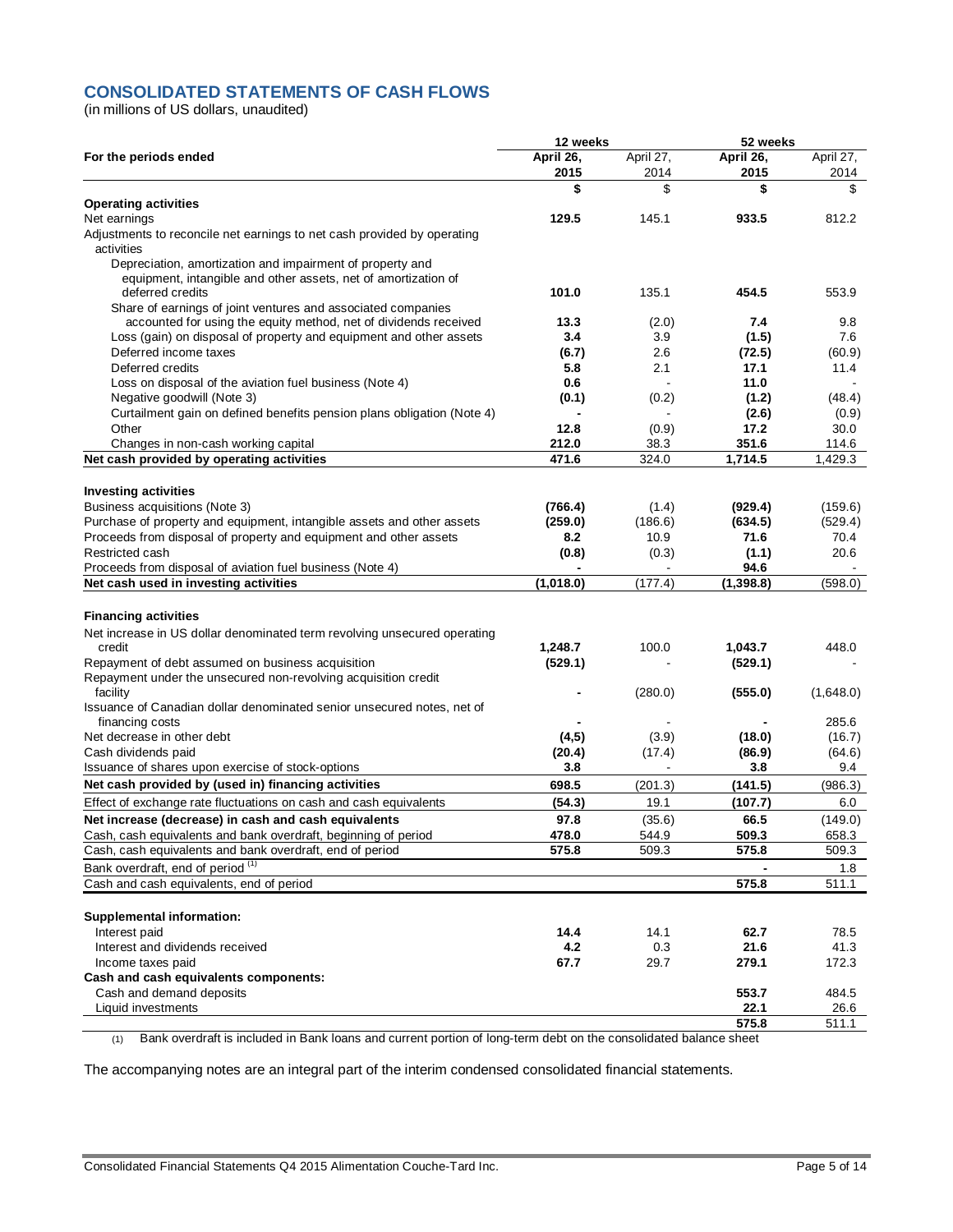# **CONSOLIDATED BALANCE SHEETS**

(in millions of US dollars, unaudited)

|                                                           | As at April 26,<br>2015 | As at April 27,<br>2014 |
|-----------------------------------------------------------|-------------------------|-------------------------|
|                                                           | \$                      | \$                      |
| <b>Assets</b>                                             |                         |                         |
| <b>Current assets</b>                                     |                         |                         |
| Cash and cash equivalents                                 | 575.8                   | 511.1                   |
| Restricted cash                                           | 2.1                     | 1.0                     |
| Accounts receivable                                       | 1,194.8                 | 1.726.4                 |
| Inventories                                               | 859.6                   | 848.0                   |
| Prepaid expenses                                          | 64.3                    | 60.0                    |
| Income taxes receivable                                   | 10.5                    | 68.4                    |
|                                                           | 2,707.1                 | 3,214.9                 |
| Property and equipment                                    | 5,328.5                 | 5,131.0                 |
| Goodwill                                                  | 1,817.3                 | 1,088.7                 |
| Intangible assets                                         | 623.2                   | 823.5                   |
| Other assets                                              | 222.2                   | 159.8                   |
| Investment in joint ventures and associated companies     | 75.6                    | 75.4                    |
| Deferred income taxes                                     | 63.9                    | 51.7                    |
|                                                           | 10,837.8                | 10,545.0                |
| Liabilities                                               |                         |                         |
| <b>Current liabilities</b>                                |                         |                         |
| Accounts payable and accrued liabilities                  | 2,220.7                 | 2,510.3                 |
| Provisions                                                | 135.6                   | 102.4                   |
| Income taxes payable                                      | 37.4                    | 29.8                    |
| Bank loans and current portion of long-term debt (Note 6) | 21.3                    | 20.3                    |
|                                                           |                         |                         |
|                                                           | 2,415.0                 | 2,662.8                 |
| Long-term debt (Note 6)<br>Provisions                     | 3,053.3                 | 2,586.1                 |
| Pension benefit liability                                 | 417.9<br>126.6          | 390.5<br>119.8          |
| Other financial liabilities                               | 161.6                   | 73.9                    |
| Deferred credits and other liabilities                    | 214.6                   | 169.5                   |
| Deferred income taxes                                     | 542.3                   | 565.8                   |
|                                                           | 6,931.3                 | 6,568.4                 |
|                                                           |                         |                         |
| <b>Equity</b>                                             |                         |                         |
| Capital stock (Note 9)                                    | 697.2                   | 686.5                   |
| Contributed surplus                                       | 10.7                    | 11.6                    |
| Retained earnings                                         | 3,923.3                 | 3,077.4                 |
| Accumulated other comprehensive (loss) income (Note 8)    | (738.6)                 | 186.9                   |
| Equity attributable to shareholders of the Corporation    | 3,892.6                 | 3,962.4                 |
| Non-controlling interest                                  | 13.9                    | 14.2                    |
|                                                           | 3,906.5                 | 3,976.6                 |
|                                                           | 10,837.8                | 10.545.0                |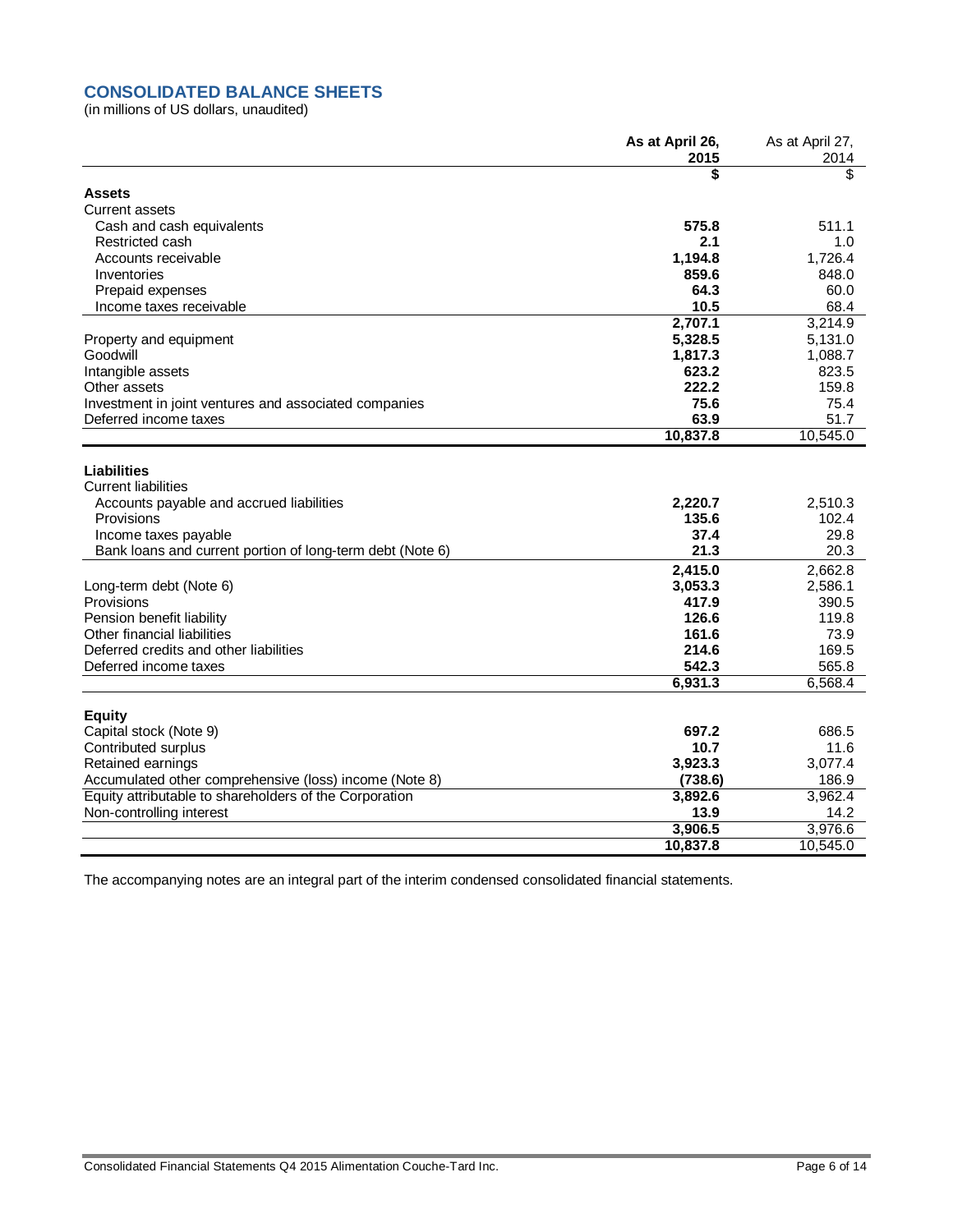(in millions of US dollars unless otherwise noted, except per share amounts, unaudited)

# **1. CONSOLIDATED FINANCIAL STATEMENTS PRESENTATION**

The unaudited interim condensed consolidated financial statements (the "interim financial statements") have been prepared by the Corporation in accordance with generally accepted accounting principles in Canada as set out in Part I of the Chartered Professional Accountants of Canada (CPA Canada) Handbook – Accounting, which incorporates International Financial Reporting Standards ("IFRS"), as issued by the International Accounting Standards Board ("IASB") applicable to the preparation of interim financial statements, including International Accounting Standard ("IAS") 34 "Interim Financial Reporting".

The interim financial statements were prepared in accordance with the same accounting policies and methods as the audited annual consolidated financial statements for the year ended April 27, 2014, except those disclosed in Note 2. The interim financial statements do not include all the information required for complete financial statements and should be read in conjunction with the audited annual consolidated financial statements and notes thereto in the Corporation's 2014 Annual Report. The results of operations for the interim periods presented do not necessarily reflect results expected for the full fiscal year. The Corporation's business follows a seasonal pattern. The busiest period is the first half-year of each fiscal year, which includes summer's sales.

On July 14, 2015, the Corporation's interim financial statements were approved by the Board of Directors who also approved their publication.

#### **Comparative figures**

Certain comparative figures of the consolidated financial statements have been reclassified to comply with the presentation adopted in the fiscal year ended April 26, 2015:

 Direct car wash expenses were previously recorded as a reduction of revenue or as operating, selling, administrative and general expenses. This is no longer the case and car wash revenue is now presented at its gross amount and all direct expenses are recorded in cost of sales. For 12 and 52-week periods ended April 27, 2014, this change resulted in an increase in revenue of \$1.8 and \$5.5, respectively, a decrease in gross profit of \$1.3 and \$3.2, respectively and a decrease in operating, selling, administrative and general expenses of \$1.3 and \$3.2, respectively.

#### **2. ACCOUNTING CHANGES**

#### **Accounting policies different from those used in the audited annual consolidated financial statements for the year ended April 27, 2014**

#### *Hedge of the net investment in foreign operations*

As of October 13, 2014, the Corporation designated its entire US dollar denominated long-term debt as a foreign exchange hedge of its net investment in its US operations. Accordingly, since this designation, the gains or losses arising from the translation of the US dollar denominated debt that are determined to be an effective hedge are recognized in Other comprehensive income, counterbalancing gains and losses arising from translation of the Corporation's net investment in its US operations. Should a portion of the hedging relationship become ineffective, the ineffective portion would be recorded in the consolidated statement of earnings under financial expenses.

#### **New interpretation**

On April 28, 2014, the Corporation adopted the new interpretation IFRIC 21, "Levies". The interpretation identifies the obligating event for the recognition of a liability for a levy imposed by a government and provides guidance on when to recognize the liability. The adoption of this interpretation did not have a significant impact on the Corporation's consolidated financial statements.

#### **Recently issued but not yet implemented**

#### *Classification and measurement of financial assets and financial liabilities*

In July 2014, the IASB completed IFRS 9, "Financial Instruments" in its three-part project to replace IAS 39, "Financial Instruments: Recognition and Measurement" with a single approach to determine whether a financial asset is measured at amortized cost or fair value. The Standard includes requirements for recognition and measurement, impairment, derecognition and general hedge accounting. The standard is effective for fiscal years beginning on or after January 1, 2018 with earlier adoption permitted. The Corporation will assess, in due course, the impact of this standard on its consolidated financial statements.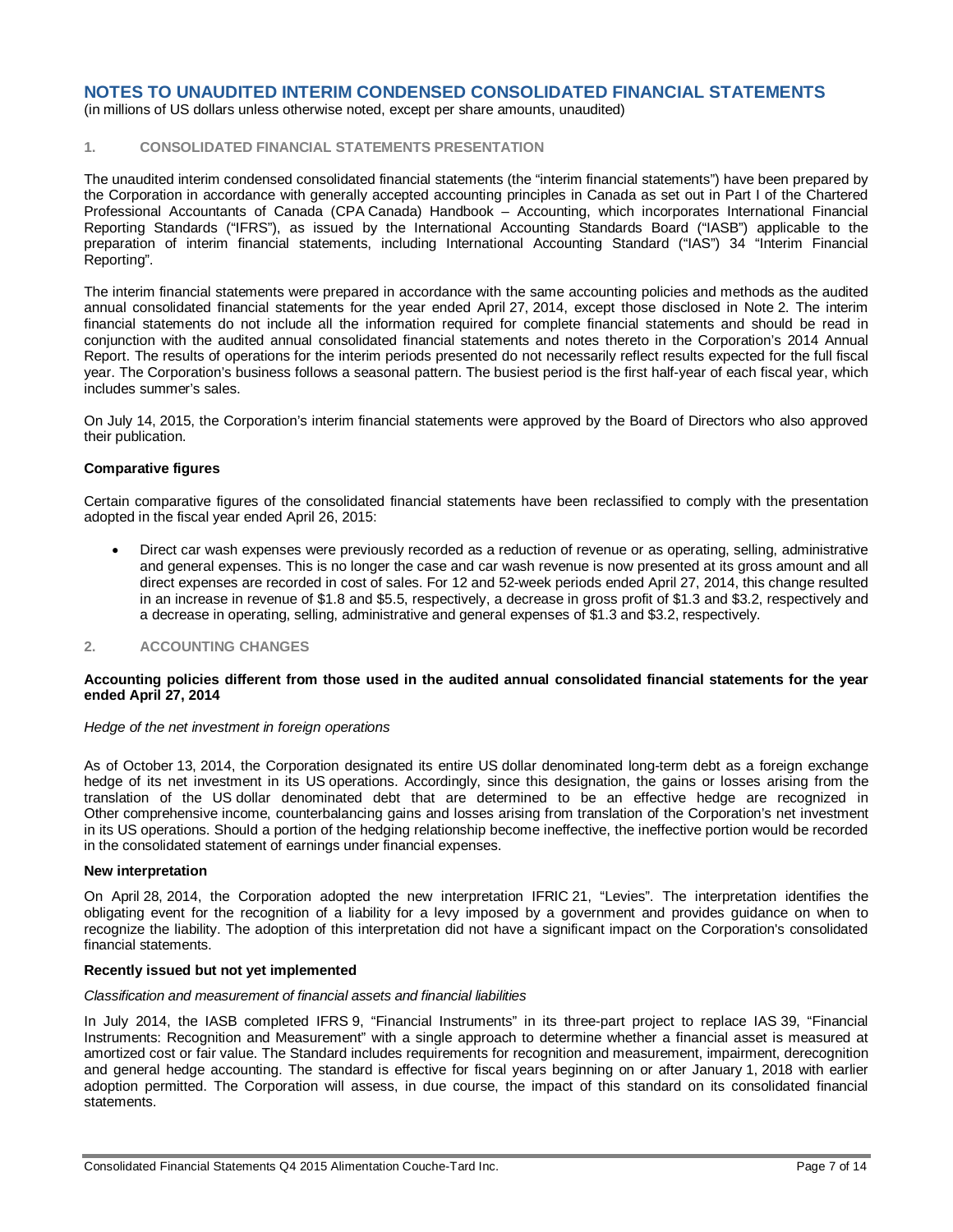(in millions of US dollars unless otherwise noted, except per share amounts, unaudited)

#### *Revenue from Contracts with Customers*

In May 2014, the IASB issued IFRS 15, "Revenue from Contracts with Customers", to specify how and when to recognize revenue as well as requiring the provision of more informative and relevant disclosures. IFRS 15 supersedes IAS 18, "Revenue", IAS 11, "Construction Contracts", and other revenue related interpretations. This standard is effective for annual reporting periods beginning on or after January 1, 2017 with earlier adoption permitted. The Corporation will assess, in due course, the impact of this standard on its consolidated financial statements.

#### *Presentation of financial statements*

In December 2014, the IASB issued amendments to IAS 1 "Presentation of Financial Statements" to clarify materiality, aggregation and disaggregation of items presented in the balance sheet, statement of earnings and statement of comprehensive income as well as order of notes to financial statements. These amendments shall be applied to fiscal years beginning on or after January 1, 2016 with earlier adoption permitted. The Corporation will assess, in due course, the impact of this standard on its consolidated financial statements.

#### **3. BUSINESS ACQUISITIONS**

#### **Acquisition of The Pantry Inc. ("The Pantry")**

On March 16, 2015, the Corporation acquired 100% of the outstanding shares of The Pantry through an all-cash transaction valued at \$36.75 per share. The Corporation financed this transaction using its existing credit facility, as modified on May 16, 2014, December 1, 2014 and March 16, 2015. The Pantry operates over 1,500 convenience stores in 13 US states, the majority of which dispense road transportation fuel. The Corporation owns the land and buildings for 409 sites, leases the land and owns the buildings for 52 sites and leases these same assets for the remaining sites.

Acquisition costs of \$0.9 in connection with this acquisition are included in Operating, selling, administrative and general expenses.

This acquisition was settled for a total cash consideration of \$850.7. Given the size and timing of the transaction, the Corporation has not completed its fair value assessment of the assets acquired, the liabilities assumed and the goodwill for this transaction. Consequently, the fair value adjustments related to this acquisition are included in goodwill in the preliminary purchase price allocation. Our preliminary work has identified the following intangible assets which have not yet been valued in this preliminary allocation: customer relations, software, franchise agreements and a trademark.This preliminary allocation is subject to adjustments to the fair value of the assets, liabilities and goodwill until the process is completed. Purchase price allocation based on available information as at the date of authorisation of these consolidated financial statements is as follows:

|                                | \$      |
|--------------------------------|---------|
| <b>Assets</b>                  |         |
| Current assets                 |         |
| Cash and cash equivalents      | 93.8    |
| Accounts receivable            | 60.9    |
| Inventories                    | 135.7   |
| Prepaid expenses               | 25.8    |
| Income taxes receivable        | 0.4     |
|                                | 316.6   |
| Property and equipment         | 660.8   |
| Identifiable intangible assets | 11.8    |
| Other assets                   | 67.7    |
|                                | 1,056.9 |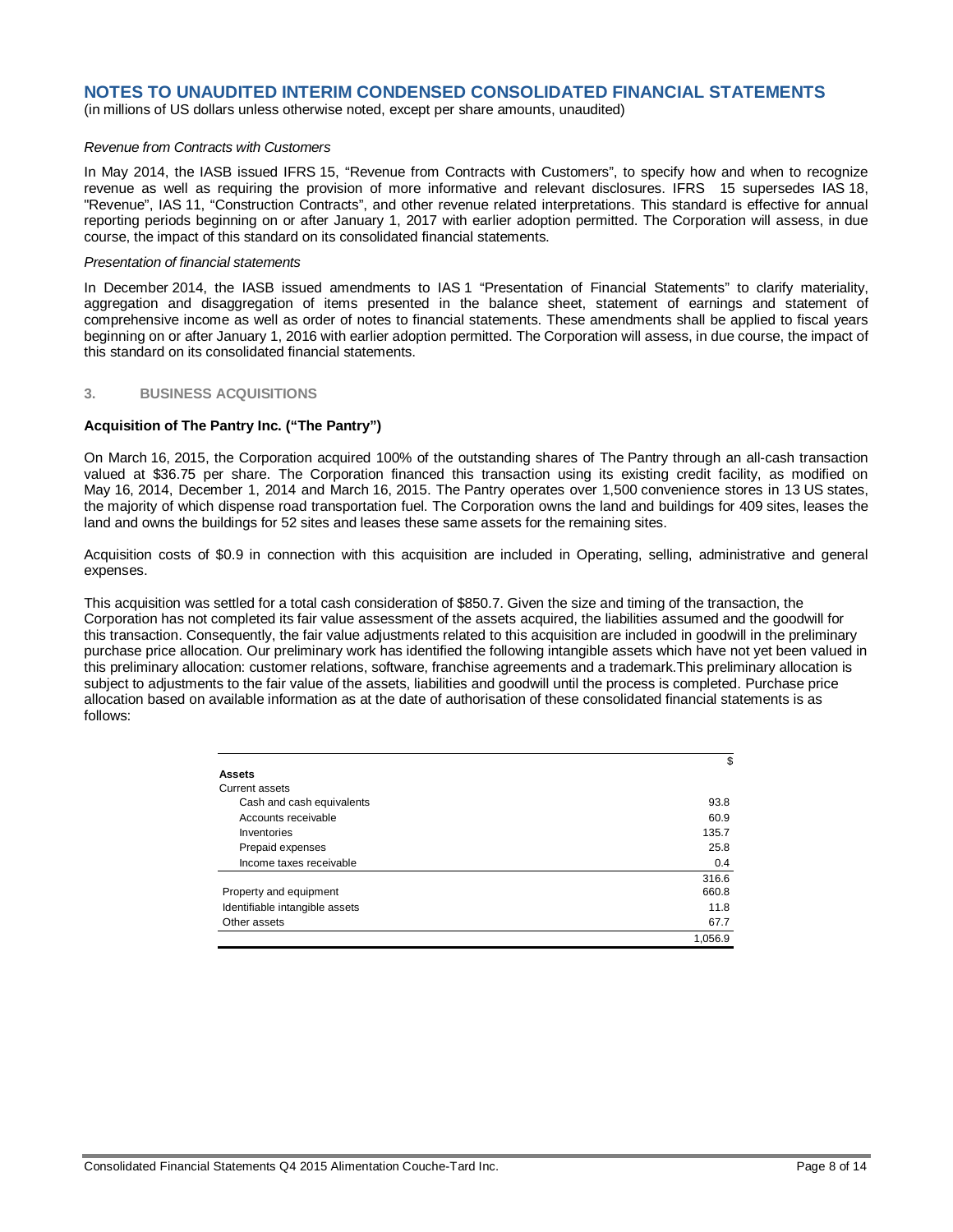(in millions of US dollars unless otherwise noted, except per share amounts, unaudited)

| <b>Liabilities</b>                           |         |
|----------------------------------------------|---------|
| <b>Current liabilities</b>                   |         |
| Accounts payable and accrued liabilities     | 219.7   |
| Provisions                                   | 22.5    |
| Current portion of finance lease obligations | 7.6     |
| Current portion of long-term debt            | 529.1   |
|                                              | 778.9   |
| Finance lease obligations                    | 97.6    |
| Provisions                                   | 116.2   |
| Other liabilities                            | 16.4    |
| Deferred income taxes                        | 44.8    |
|                                              | 1,053.9 |
| Net identifiable assets                      | 3.0     |
| Acquisition goodwill                         | 847.7   |
| Consideration paid in cash                   | 850.7   |
| Cash and cash equivalents acquired           | 93.8    |
| Net cash flow for the acquisition            | 756.9   |

The Corporation expects that none of the goodwill related to this transaction will be deductible for tax purposes.

This acquisition was concluded in order to expand the Corporation's market share, to penetrate new markets and to increase its economies of scale. Since the date of acquisition, revenues and net earnings from these stores amounted to \$729.3 and \$5.8, respectively. The following summary presents the pro-forma consolidated results of the Corporation for the 52-week period ended April 26, 2015 under the assumption that The Pantry was acquired on April 28, 2014. These amounts do not include the potential synergies that could result from the acquisition. This information is provided for illustrative purposes only and does not necessarily reflect actual or future consolidated results of the Corporation after the combination nor does it reflect the impact of future purchase price allocation adjustments. This information was also adjusted to exclude non-recurring acquisition costs related to this transaction.

|              | Œ       |
|--------------|---------|
| Revenues     | 6,896.2 |
| Net earnings | 30.4    |

Subsequently to the acquisition, the current portion of long-term debt was paid in full using the Corporation's term revolving unsecured operating credit D.

#### **Other acquisitions**

- On June 23, 2014, the Corporation acquired 13 company-operated stores and two non-operating stores in South Carolina, United States from Garvin Oil Company. The Corporation owns the land and buildings for all sites.
- On October 8, 2014, the Corporation acquired 55 stores in Illinois and Indiana, United States from Tri Star Marketing inc. Of these, 54 are company-operated and one is operated by an independent operator. The Corporation owns the land and buildings for 54 sites and leases the land and owns the building for the remaining site. Through this transaction, the Corporation also acquired three biodiesel blending facilities.
- During the 52-week period ended April 26, 2015, the Corporation also acquired 32 other stores through distinct transactions. The Corporation owns the land and buildings for 23 sites and leases these same assets for the remaining nine.

For the 52-week period ended April 26, 2015, acquisition costs of \$1.8 in connection with these acquisitions and other unrealized acquisitions are included in Operating, selling, administrative and general expenses.

These acquisitions were settled for a total cash consideration of \$172.5. Since the Corporation has not completed its fair value assessment of the assets acquired, the liabilities assumed and goodwill for all transactions, the preliminary allocations of certain acquisitions are subject to adjustments to the fair value of the assets, liabilities and goodwill until the process is completed.

Purchase price allocations based on the estimated fair value on the date of acquisition and available information as at the date of publication of these consolidated financial statements is as follows: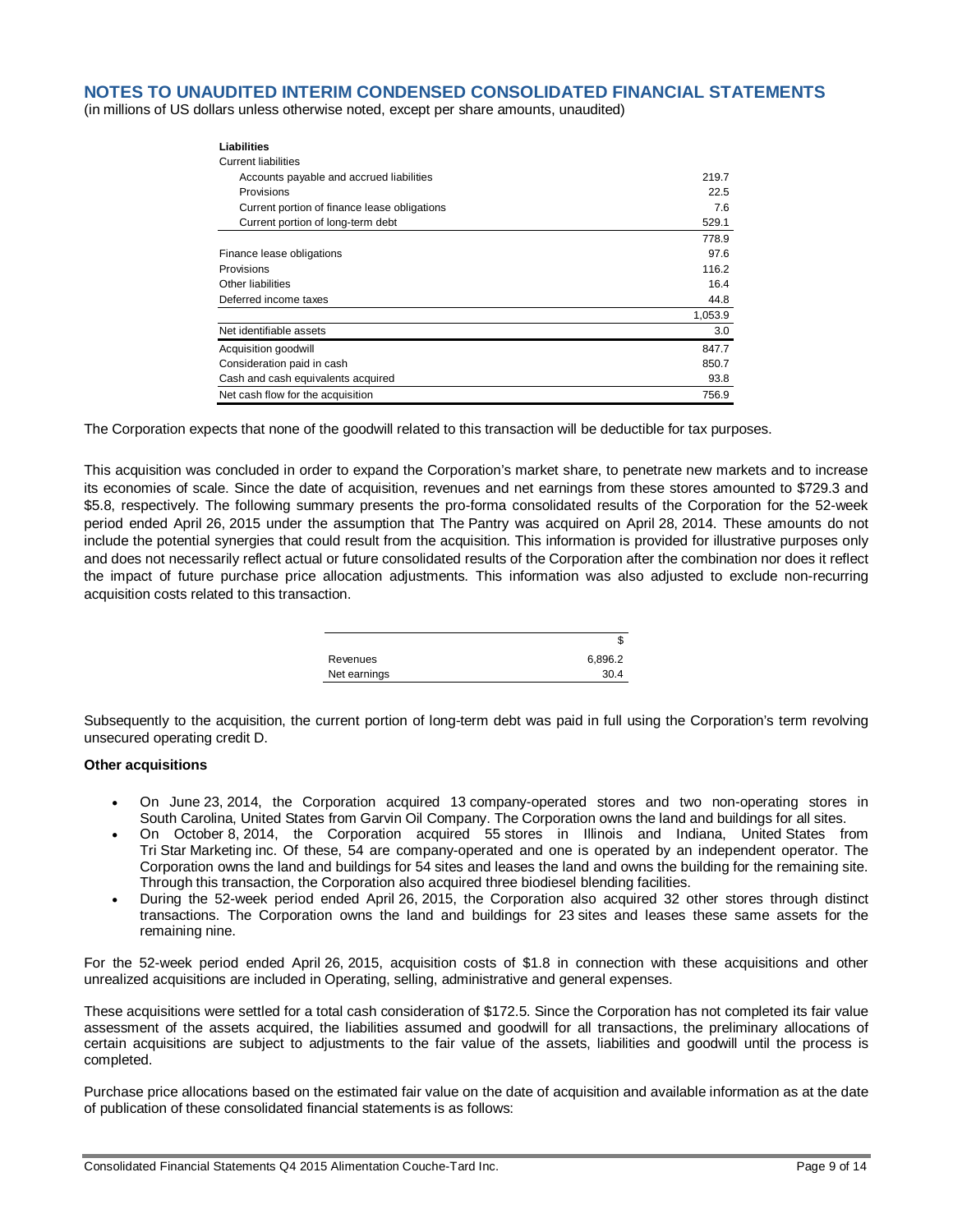(in millions of US dollars unless otherwise noted, except per share amounts, unaudited)

|                                          | \$    |
|------------------------------------------|-------|
| Tangible assets acquired                 |       |
| Inventories                              | 10.4  |
| Property and equipment                   | 143.1 |
| Total tangible assets                    | 153.5 |
| Liabilities assumed                      |       |
| Accounts payable and accrued liabilities | 2.0   |
| Provisions                               | 1.2   |
| Deferred credits and other liabilities   | 5.0   |
| <b>Total liabilities</b>                 | 8.2   |
| Net tangible assets acquired             | 145.3 |
| Intangible assets                        | 1.3   |
| Goodwill                                 | 27.1  |
| Negative goodwill recorded to earnings   | (1.2) |
| Total cash consideration paid            | 172.5 |

The Corporation expects that \$12.9 of the goodwill related to these transactions will be deductible for tax purposes.

These acquisitions were concluded in order to expand the Corporation's market share, to penetrate new markets and to increase its economies of scale. These acquisitions generated goodwill mainly due to the strategic location of stores acquired and negative goodwill due to the difference between the acquisition price and the fair value of net assets acquired. Since the date of acquisition, revenues and net earnings from these stores amounted to \$285.9 and \$6.7, respectively. Considering the nature of these acquisitions, the available financial information does not allow for the accurate disclosure of pro-forma revenues and net earnings had the Corporation concluded these acquisitions at the beginning of its fiscal year.

#### **4. DISPOSAL OF AVIATION FUEL BUSINESS**

On December 31, 2014, the Corporation closed the sale of its aviation fuel business through a share purchase agreement pursuant to which BP Global Investments Ltd. acquired 100% of all issued and outstanding shares of Statoil Fuel & Retail Aviation AS for total proceeds of \$107.4 including an amount of \$91.4 for intercompany debt assumed by the buyer of which \$12.3 is receivable as at April 26, 2015. The Corporation recognized a loss on disposal of \$11.0 and a curtailment gain on defined benefits pension plans obligation of \$2.6 in relation to this sale transaction. The disposal also resulted in a \$1.9 cumulated loss on translation adjustments being reclassified to earnings and included in the loss on disposal. These preliminary figures are subject to change until final closing adjustments.

# **5. RESTRUCTURING AND INTEGRATION COSTS**

Restructuring and integration expenses of \$22.2 and \$30.3 were recorded to earnings for the 12 and 52-week periods ended April 26, 2015. As at April 26, 2015, a total provision for restructuring costs of \$23.9 is recorded to the consolidated balance sheet (\$30.6 as at April, 27, 2014). This provision is primarily composed of redundancy costs which will result in the reduction of the Corporation's workforce in several business units and departments across Europe and the United States.

#### **6. BANK LOANS AND LONG-TERM DEBT**

|                                                                                                                                                                                                    | As at April 26,<br>2015 | As at April 27,<br>2014 |
|----------------------------------------------------------------------------------------------------------------------------------------------------------------------------------------------------|-------------------------|-------------------------|
|                                                                                                                                                                                                    |                         |                         |
| US dollar denominated term revolving unsecured operating credit D, maturing in December 2018<br>Canadian dollar denominated senior unsecured notes maturing on various dates from November 2017 to | 1.837.2                 | 793.5                   |
| November 2022                                                                                                                                                                                      | 1.064.2                 | 1.172.7                 |
| NOK denominated floating rate bonds, maturing in February 2017                                                                                                                                     | 1.9                     | 2.5                     |
| NOK denominated fixed rate bonds, maturing in February 2019                                                                                                                                        | 1.7                     | 2.2                     |
| US dollar denominated unsecured non-revolving acquisition credit facility                                                                                                                          |                         | 552.3                   |
| Borrowings under bank overdraft facilities, maturing at various dates                                                                                                                              |                         | 1.8                     |
| Other debts, including finance leases, maturing at various dates                                                                                                                                   | 169.6                   | 81.4                    |
|                                                                                                                                                                                                    | 3,074.6                 | 2,606.4                 |
| Bank loans and current portion of long-term debt                                                                                                                                                   | 21.3                    | 20.3                    |
|                                                                                                                                                                                                    | 3.053.3                 | 2.586.1                 |

As at April 26, 2015, the Corporation has a credit agreement consisting of a revolving unsecured facility. As at April 27, 2014 this facility had a maximum amount of \$1,275.0 and a term of four years. The following amendments have been made to this operating credit during the 52-week period ended April 26, 2015: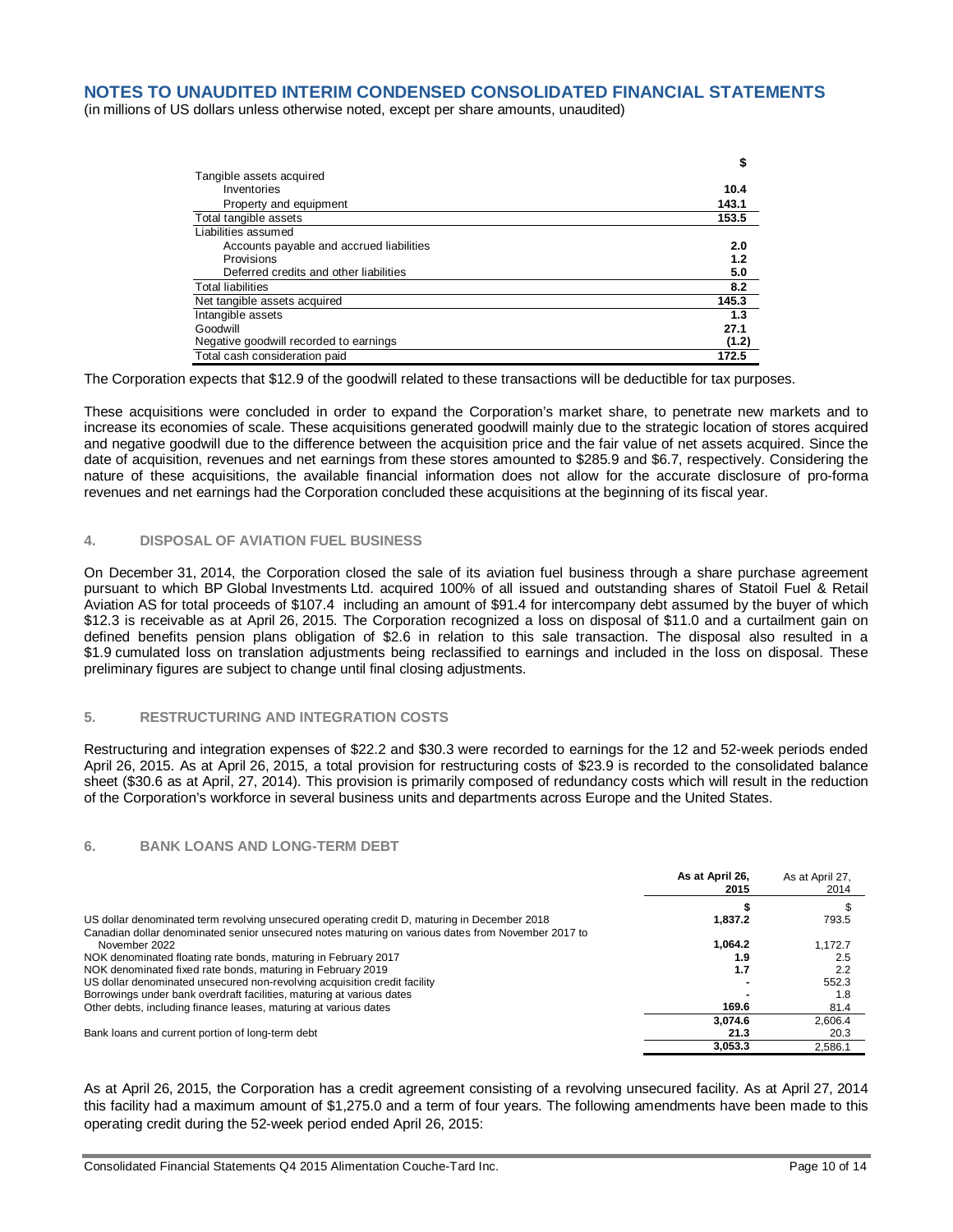(in millions of US dollars unless otherwise noted, except per share amounts, unaudited)

- On May 16, 2014, the maximum amount available was increased from \$1,275.0 to \$1,525.0.
- On December 1, 2014, the maturity was extended from December 2017 to December 2018.
- On March 16, 2015, the maximum amount available was increased from \$1,525.0 to \$2,525.0.

No other terms were changed significantly.

# **7. NET EARNINGS PER SHARE**

The following table presents the information for the computation of basic and diluted net earnings per share:

|                                                                  | 12-week period<br>ended April 26, 2015 |                                                        | 12-week period<br>ended April 27, 2014 |              |                                                        |                           |
|------------------------------------------------------------------|----------------------------------------|--------------------------------------------------------|----------------------------------------|--------------|--------------------------------------------------------|---------------------------|
|                                                                  | Net earnings                           | Weighted average<br>number of shares<br>(in thousands) | <b>Net earnings</b><br>per share       | Net earnings | Weighted average<br>number of shares<br>(in thousands) | Net earnings<br>per share |
|                                                                  |                                        |                                                        |                                        | \$           |                                                        | \$                        |
| Basic net earnings attributable to Class A<br>and B shareholders | 129.4                                  | 566.604                                                | 0.23                                   | 144.8        | 565.720                                                | 0.26                      |
| Dilutive effect of stock options                                 |                                        | 2.385                                                  |                                        |              | 2.758                                                  | (0.01)                    |
| Diluted net earnings available for Class A<br>and B shareholders | 129.4                                  | 568.989                                                | 0.23                                   | 144.8        | 568,478                                                | 0.25                      |

|                                                                  | 52-week period<br>ended April 26, 2015                                                              |         |        | 52-week period<br>ended April 27, 2014                                                              |         |        |  |
|------------------------------------------------------------------|-----------------------------------------------------------------------------------------------------|---------|--------|-----------------------------------------------------------------------------------------------------|---------|--------|--|
|                                                                  | Weighted average<br>number of shares<br>Net earnings<br>Net earnings<br>(in thousands)<br>per share |         |        | Weighted average<br>number of shares<br>Net earnings<br>Net earnings<br>(in thousands)<br>per share |         |        |  |
|                                                                  |                                                                                                     |         |        |                                                                                                     |         |        |  |
| Basic net earnings attributable to Class A<br>and B shareholders | 932.8                                                                                               | 566.013 | 1.65   | 811.2                                                                                               | 564.511 | 1.44   |  |
| Dilutive effect of stock options                                 |                                                                                                     | 2.698   | (0.01) |                                                                                                     | 3.629   | (0.01) |  |
| Diluted net earnings available for Class A<br>and B shareholders | 932.8                                                                                               | 568.711 | 1.64   | 811.2                                                                                               | 568.140 | 1.43   |  |

When they have an anti-dilutive effect, stock options must be excluded from the calculation of the diluted net earnings per share. For the 12-week periods ended April 26, 2015, no stock options were excluded. For the 52-week periods ended April 26, 2015, 651,274 stock options were excluded but no stock options were excluded for the 12 and 52-week periods ended April 27, 2014.

#### **8. ACCUMULATED OTHER COMPREHENSIVE (LOSS) INCOME**

#### **As at April 26, 2015**

|                                                    | Attributable to shareholders of the Corporation |                                            |                                              |                           |                                         |                                                |  |
|----------------------------------------------------|-------------------------------------------------|--------------------------------------------|----------------------------------------------|---------------------------|-----------------------------------------|------------------------------------------------|--|
|                                                    |                                                 | Items that may be reclassified to earnings | Will never be<br>reclassified to<br>earnings |                           |                                         |                                                |  |
|                                                    | <b>Cumulative</b><br>translation<br>adjustments | Net investment<br>hedge                    | Net interest on<br>net investment<br>hedge   | <b>Cash flow</b><br>hedge | <b>Cumulative net</b><br>actuarial loss | <b>Accumulated other</b><br>comprehensive loss |  |
|                                                    |                                                 |                                            |                                              |                           |                                         |                                                |  |
| Balance, before income taxes<br>Less: Income taxes | (554.8)                                         | (161.6)<br>0.3                             | 6.1<br>1.7                                   | 7.0<br>1.5                | (43.5)<br>(11.7)                        | (746.8)<br>(8.2)                               |  |
| Balance, net of income taxes                       | (554.8)                                         | (161.9)                                    | 4.4                                          | 5.5                       | (31.8)                                  | (738.6)                                        |  |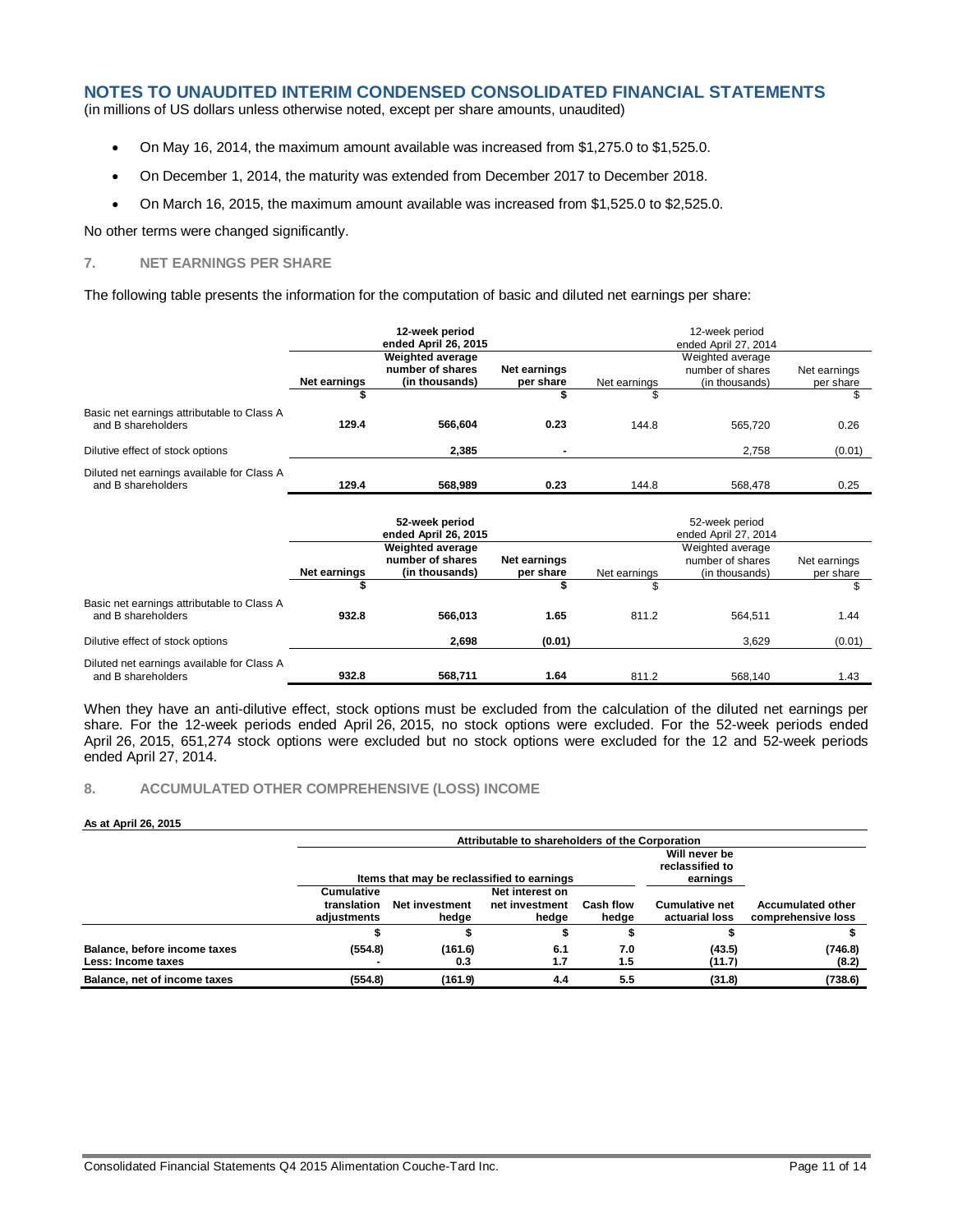(in millions of US dollars unless otherwise noted, except per share amounts, unaudited)

#### As at April 27, 2014

|                                                    |                                          | Attributable to shareholders of the Corporation |                                              |                    |                                  |                                              |  |  |
|----------------------------------------------------|------------------------------------------|-------------------------------------------------|----------------------------------------------|--------------------|----------------------------------|----------------------------------------------|--|--|
|                                                    |                                          | Items that may be reclassified to earnings      | Will never be<br>reclassified to<br>earnings |                    |                                  |                                              |  |  |
|                                                    | Cumulative<br>translation<br>adiustments | Net investment<br>hedae                         | Net interest on<br>net investment<br>hedge   | Cash flow<br>hedge | Cumulative net<br>actuarial loss | Accumulated other<br>comprehensive<br>income |  |  |
|                                                    |                                          |                                                 |                                              |                    |                                  |                                              |  |  |
| Balance, before income taxes<br>Less: Income taxes | 246.7                                    | (73.9)<br>(11.3)                                | 6.1                                          | 4.4<br>1.0         | (6.8)<br>(1.8)                   | 176.5<br>(10.4)                              |  |  |
| Balance, net of income taxes                       | 246.7                                    | (62.6)                                          | 4.4                                          | 3.4                | (5.0)                            | 186.9                                        |  |  |

#### **9. CAPITAL STOCK**

#### **Stock options**

On September 24, 2014, 651,274 stock options were granted under the Corporation's stock option plan. A description of the Corporation's stock-based compensation plan is included in Note 24 of the consolidated financial statements presented in its 2014 Annual Report.

The fair value of stock options granted is estimated at the grant date using the Black-Scholes option pricing model on the basis of the following weighted average assumptions for the stock options granted during the period:

- □ Risk-free interest rate of 1.68%:
- **Expected life of 8 years:**
- $\Box$  expected volatility of 29.0%;<br> $\Box$  expected quarterly dividend
- expected quarterly dividend of CA\$0.045 per share.

The weighted average fair value of stock options granted during the 52-week period ended April 26, 2015 was CA\$11.55.

For the 12-week period ended April 26, 2015, a total of 1,454,769 stock options were exercised (40,695 for the 12-week period ended April 27, 2014). For the 52-week period ended April 26, 2015, a total of 1,730,309 stock options were exercised (3,167,925 for the 52-week period ended April 27, 2014).

#### **Issued and outstanding shares**

As at April 26, 2015, the Corporation has 148,101,840 (148,101,840 as at April 27, 2014) issued and outstanding Class A multiple voting shares each comprising ten votes per share and 419,262,255 (417,646,072 as at April 27, 2014) outstanding Class B subordinate voting shares each comprising one vote per share.

#### **10. SEGMENTED INFORMATION**

The Corporation operates convenience stores in the United States, in Europe and in Canada. It essentially operates in one reportable segment, the sale of goods for immediate consumption, road transportation fuel and other products mainly through corporate stores and franchise operations. The Corporation operates its convenience store chain under several banners, including Couche-Tard, Mac's, Circle K, Kangaroo Express and Statoil. Revenues from external customers mainly fall into three categories: merchandise and services, road transportation fuel and other.

Information on the principal revenue classes as well as geographic information is as follows: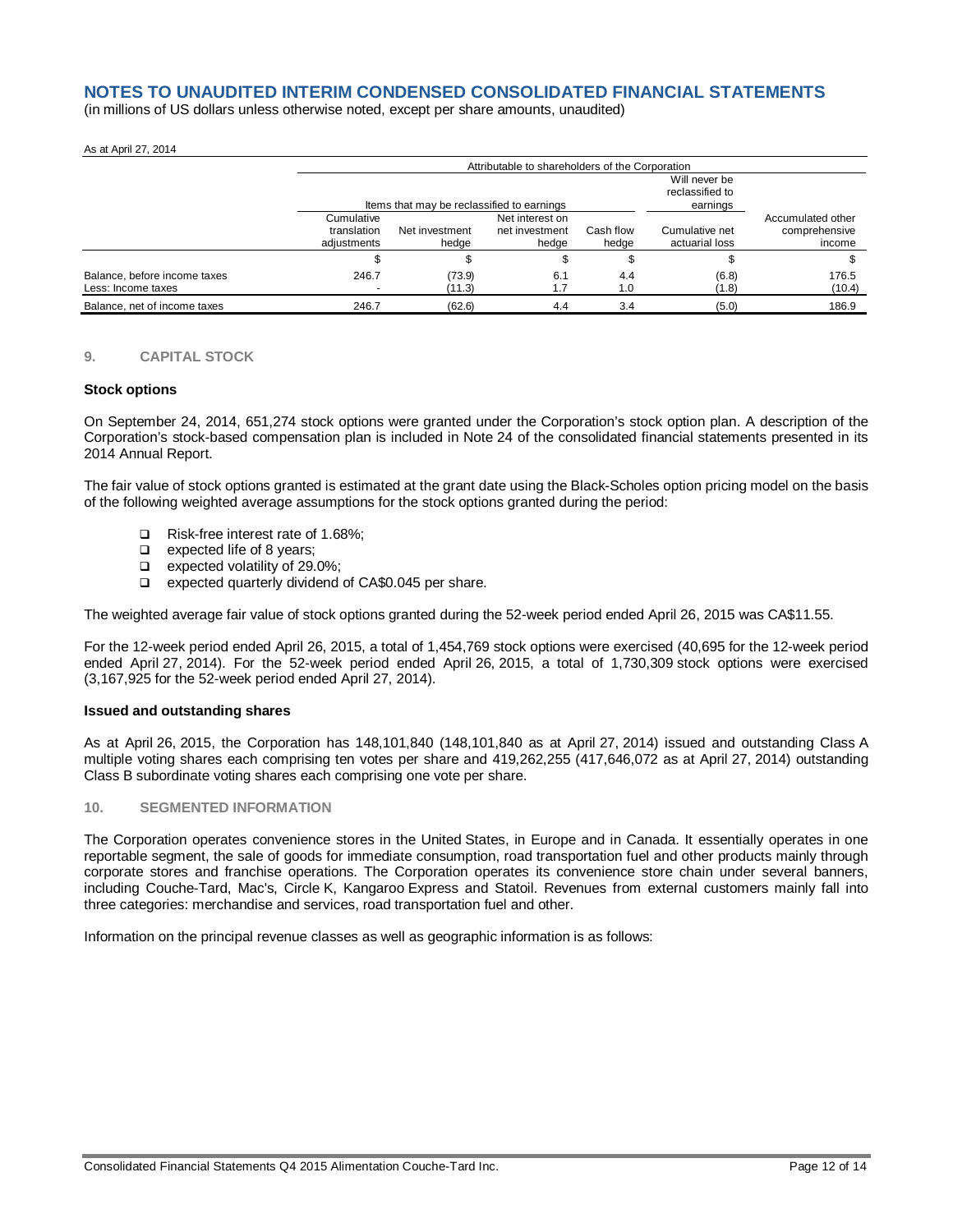(in millions of US dollars unless otherwise noted, except per share amounts, unaudited)

|                                                     | 12-week period<br>ended April 26, 2015 |                                        |         | 12-week period<br>ended April 27, 2014 |                                        |          |         |          |
|-----------------------------------------------------|----------------------------------------|----------------------------------------|---------|----------------------------------------|----------------------------------------|----------|---------|----------|
|                                                     |                                        |                                        |         |                                        |                                        |          |         |          |
|                                                     | <b>United States</b>                   | <b>Europe</b>                          | Canada  | <b>Total</b>                           | <b>United States</b>                   | Europe   | Canada  | Total    |
|                                                     |                                        |                                        |         | \$                                     | \$                                     | \$       | \$      | \$       |
| <b>External customer</b><br>revenues <sup>(a)</sup> |                                        |                                        |         |                                        |                                        |          |         |          |
| Merchandise and services                            | 1,423.6                                | 210.5                                  | 382.5   | 2,016.6                                | 1,120.2                                | 253.9    | 420.2   | 1,794.3  |
| Road transportation fuel                            | 3,252.8                                | 1,354.9                                | 456.8   | 5,064.5                                | 3,749.4                                | 2,085.3  | 620.2   | 6,454.9  |
| Other                                               | 3.9                                    | 200.4                                  | 0.1     | 204.4                                  | 3.7                                    | 700.5    | 0.7     | 704.9    |
|                                                     | 4,680.3                                | 1,765.8                                | 839.4   | 7,285.5                                | 4,873.3                                | 3,039.7  | 1,041.1 | 8,954.1  |
| <b>Gross Profit</b>                                 |                                        |                                        |         |                                        |                                        |          |         |          |
| Merchandise and services                            | 475.7                                  | 88.7                                   | 124.2   | 688.6                                  | 371.0                                  | 107.4    | 136.3   | 614.7    |
| Road transportation fuel                            | 215.4                                  | 173.5                                  | 32.3    | 421.2                                  | 159.4                                  | 211.4    | 33.6    | 404.4    |
| Other                                               | 3.9                                    | 57.5                                   | 0.1     | 61.5                                   | 3.7                                    | 93.3     | 0.7     | 97.7     |
|                                                     | 695.0                                  | 319.7                                  | 156.6   | 1,171.3                                | 534.1                                  | 412.1    | 170.6   | 1,116.8  |
|                                                     |                                        |                                        |         |                                        |                                        |          |         |          |
| Total long-term assets (b)                          | 4.686.2                                | 2,773.6                                | 556.6   | 8,016.4                                | 2,862.2                                | 3,769.9  | 591.2   | 7,223.3  |
|                                                     |                                        |                                        |         |                                        |                                        |          |         |          |
|                                                     |                                        | 52-week period<br>ended April 26, 2015 |         |                                        | 52-week period<br>ended April 27, 2014 |          |         |          |
|                                                     | <b>United States</b>                   | <b>Europe</b>                          | Canada  | <b>Total</b>                           | <b>United States</b>                   | Europe   | Canada  | Total    |
|                                                     | \$                                     |                                        |         | \$                                     | \$                                     | \$       | \$      | \$       |
| <b>External customer</b><br>revenues <sup>(a)</sup> |                                        |                                        |         |                                        |                                        |          |         |          |
| Merchandise and services                            | 5,311.0                                | 990.4                                  | 1,974.4 | 8,275.8                                | 4.821.7                                | 1,048.4  | 2,082.7 | 7,952.8  |
| Road transportation fuel                            | 14,599.0                               | 7.111.0                                | 2.571.9 | 24,281.9                               | 15.493.3                               | 8.824.9  | 2,890.6 | 27,208.8 |
| Other                                               | 16.0                                   | 1,955.7                                | 0.5     | 1,972.2                                | 14.7                                   | 2,784.7  | 1.1     | 2,800.5  |
|                                                     | 19.926.0                               | 10,057.1                               | 4,546.8 | 34,529.9                               | 20,329.7                               | 12,658.0 | 4,974.4 | 37,962.1 |
| <b>Gross Profit</b>                                 |                                        |                                        |         |                                        |                                        |          |         |          |
| Merchandise and services                            | 1,748.4                                | 408.2                                  | 649.2   | 2,805.8                                | 1,575.8                                | 434.2    | 689.3   | 2,699.3  |
| Road transportation fuel                            | 1,093.3                                | 870.9                                  | 164.4   | 2,128.6                                | 796.1                                  | 928.8    | 163.5   | 1,888.4  |
| Other                                               | 16.0                                   | 317.1                                  | 0.5     | 333.6                                  | 14.7                                   | 384.6    | 1.1     | 400.4    |
|                                                     | 2,857.7                                | 1,596.2                                | 814.1   | 5,268.0                                | 2.386.6                                | 1,747.6  | 853.9   | 4,988.1  |
|                                                     |                                        |                                        |         |                                        |                                        |          |         |          |

(a) Geographic areas are determined according to where the Corporation generates operating income (where the sale takes place) and according to the location of the long-term

assets. (b) Excluding financial instruments, deferred tax assets and post-employment benefit assets.

#### **11. FAIR VALUES**

The fair value of Trade accounts receivable and vendor rebates receivable, Credit and debit cards receivable and Accounts payable and accrued liabilities is comparable to their carrying amount given their short maturity. The fair value of Obligations related to buildings and equipment under finance leases is comparable to its carrying amount given that rent is generally at market value. The carrying value of the Term revolving unsecured operating credits and Unsecured non-revolving acquisition credit (as at April 27, 2014) approximate their respective fair values given that their credit spread is similar to the credit spread the Corporation would obtain in similar conditions at the reporting date.

#### **Fair value hierarchy**

Fair value measurements are categorized in accordance with the following levels:

- Level 1: quoted prices (unadjusted) in active markets for identical assets or liabilities;
- Level 2: inputs other than quoted prices included in Level 1 but that are observable for the asset or liability, either directly or indirectly; and

Level 3: inputs for the asset or liability that are not based on observable market data.

The estimated fair value of each class of financial instruments, the methods and assumptions that were used to determine it and their fair value hierarchy are as follows:

- The fair value of the investment contract including an embedded total return swap, which is mainly based on the fair market value of the Corporation's Class B shares is \$54.7 as at April 26, 2015 (\$36.6 as at April 27, 2014) (Level 2);
- The fair value of the senior unsecured notes, which is based on observable market data, is \$1,128.8 as at April 26, 2015 (\$1,191.5 as at April 27, 2014) (Level 2);
- The fair value of the cross-currency interest rate swaps, which is determined based on market rates obtained from the Corporation's financial institutions for similar financial instruments is \$161.6 as at April 26, 2015 (\$73.9 as at April 27, 2014) (Level 2). They are presented as other financial liabilities on the consolidated balance sheet.